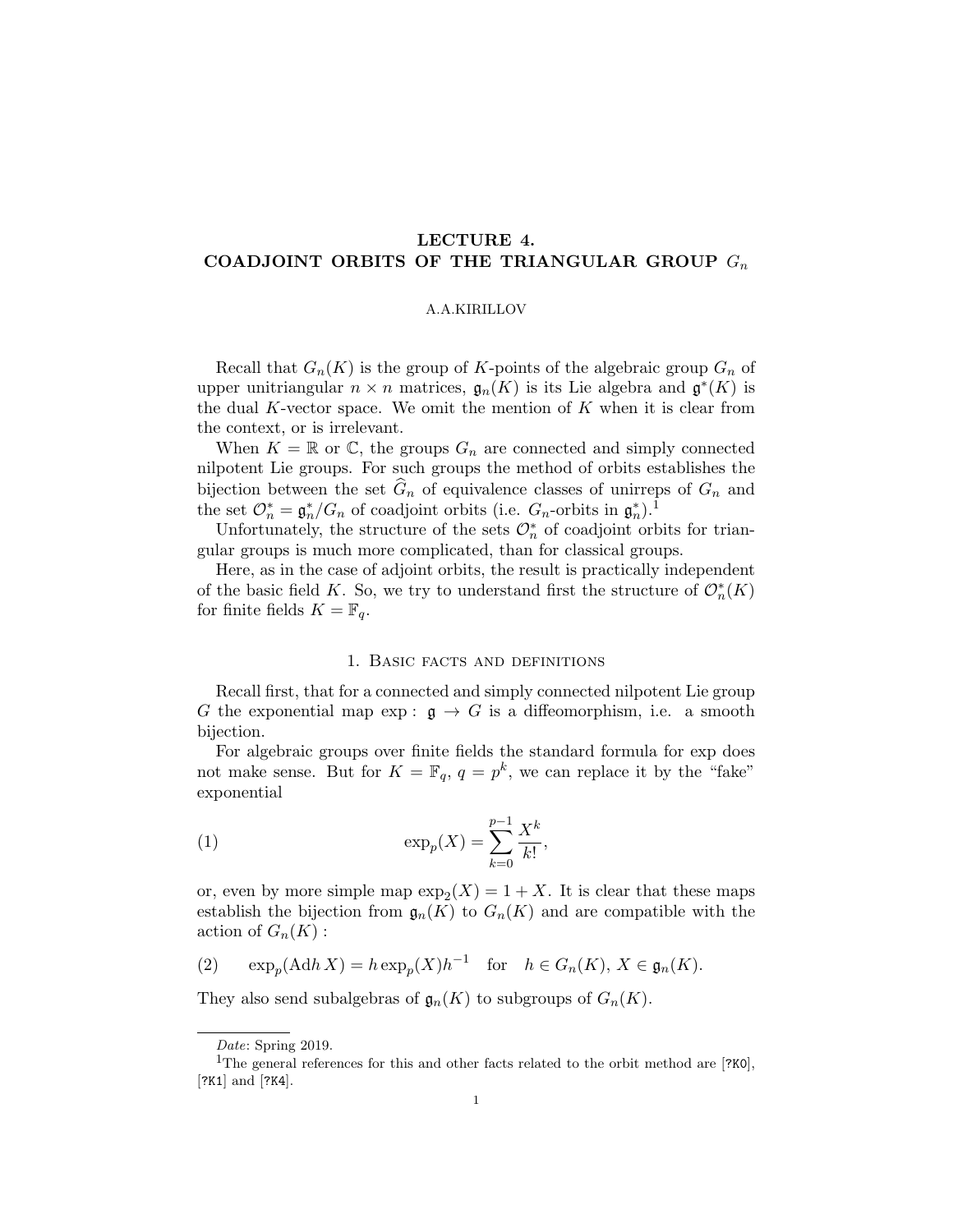2 A.A.KIRILLOV

For any  $g \in G_n(K)$  the operator of coadjoint action of g on  $\mathfrak{g}_n^*(K)$  is  $(\text{Ad }g^{-1})^*$ . Let us denote it, for short, by  $K(g)$ . Then

(3) 
$$
\langle K(g)F, X \rangle = \langle F, \operatorname{Ad} g^{-1} X \rangle.
$$

The corresponding action of the Lie algebra  $g_n$  has the form:

(4) 
$$
\langle K_*(X)F, Y \rangle = -\langle F, [X, Y] \rangle.
$$

Now we formulate the simple but very important property of coadjoint orbits.

**Theorem 1.** a) The dimension of the orbit  $\Omega \subset \mathfrak{g}_n^*(K)$ , passing through the point  $F \in \mathfrak{g}_n(K)$ , is equal to the rank of the bilinear form  $B_F$  on  $g_n(K)$ , given by  $B_F(X, Y) = \langle F, [X, Y] \rangle$ .

b) On every coadjoint orbit  $\Omega \subset \mathfrak{g}_n^*(K)$  there is a canonically defined differential 2-form  $\sigma_{\Omega}$ . Namely, let  $X, Y \in \mathfrak{g}_n$ ,  $F \in \Omega$ ; define the vectors  $\xi, \eta \in T_F\Omega$  by  $\xi = K_*(X)F, \eta = K_*(Y)F$ . Then

(5) 
$$
\sigma_{\Omega}(F)(\xi, \eta) = B_F(X, Y).
$$

c) The form  $\sigma_{\Omega}$  is closed, non-degenerate and  $G_n(K)$ -invariant.

Proof. a) Let  $Stab(F)$  be the stabilizer of F in  $G_n(k)$ . The direct computation (see (4)) shows that the Lie algebra  $stab(F)$  of  $Stab(F)$  coincides with the kernel of  $B_F$ . Hence,  $\dim \Omega_F = \dim T_F \Omega_F = \dim \mathfrak{g} - \dim \ker B_F =$  $rk B_F.$ 

The proof of b) and c) needs some (elementary) technique from differential geometry of homogeneous manifolds. So, we readdress the reader to books [?6,?8]. (See also the section below)

Note, that the structure of the coadjoint orbits as algebraic homogeneous manifolds is very simple. They are smooth algebraic submanifolds in  $\mathfrak{g}_n^*$ , isomorphic to even-dimensional affine spaces  $\mathbb{A}^{2m}$ . The element  $g \in G_n(K)$ acts on  $\mathfrak{g}^*(K)$  by a linear transformation  $K(g)$  and the matrix elements of this transformation are polynomial functions on  $G_n(K)$  (see examples below).

Since the form  $B_F$  is antisymmetric, its rank is an even number. Thus, the space  $\mathfrak{g}^*(K)$  splits into parts  $\mathfrak{g}_{n,m}(K)$ , where this rank equals  $2m$ . Each part  $\mathfrak{g}_{n,m}(K)$  splits into coadjoint orbits of dimension  $2m$ . We denote the collection of all coadjoint orbits of dimension  $2m$  for  $G_n(K)$  by  $\mathcal{O}_{n,m}(K)$ . We consider them in more details below (see section 3.).

1.1. Examples. Before going farther, it is instructive to look in details on two examples in small dimensions.

**Example 1.** The Lie algebra  $\mathfrak{g}_3$  consists of matrices  $X =$  $\sqrt{ }$  $\mathcal{L}$ 0  $\alpha$   $\gamma$  $0 \quad 0 \quad \beta$ 0 0 0  $\setminus$  $\cdot$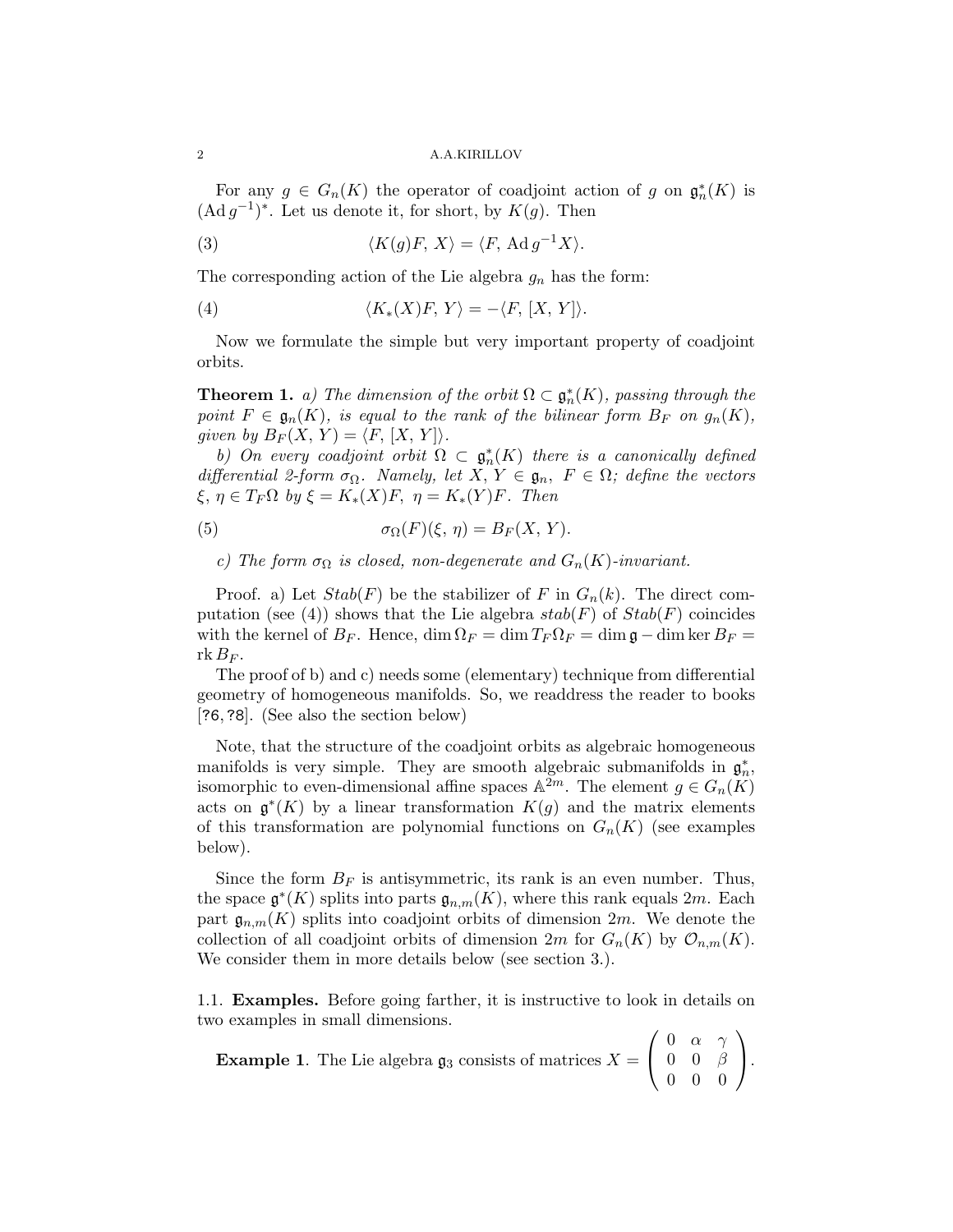The elements of 
$$
\mathfrak{g}_3^*
$$
 we write in the form  $F = \begin{pmatrix} * & * & * \\ x & * & * \\ z & y & * \end{pmatrix}$  (guess, why?).  
\nFor  $X = \begin{pmatrix} 0 & \alpha & \gamma \\ 0 & \beta & 0 \\ 0 & 0 & 0 \end{pmatrix}$  and  $X' = \begin{pmatrix} 0 & \alpha' & \gamma' \\ 0 & 0 & \beta' \\ 0 & 0 & 0 \end{pmatrix}$  we have  $[X, X'] = \begin{pmatrix} 0 & \alpha\beta' - \alpha'\beta \\ 0 & 0 & 0 \\ 0 & 0 & 0 \end{pmatrix}$  and  $B_F(X, X') := \langle F, [X, X'] \rangle = z(\alpha\beta' - \alpha'\beta)$ .

The matrix of the form  $B_F$  on  $\mathfrak{g}_3$  in a natural basis is  $\mathcal{L}$ −z 0 0 0 0 0  $\cdot$ So, the subset  $\mathfrak{g}_{3,0}^* \subset \mathfrak{g}_3^*$  is given by the equation  $z = 0$ . It has dimension

2 and splits into zero-dimensional orbits, the points  $(x, y, 0)$ .

The set  $\mathfrak{g}_{3,1}^*$  is given by the inequality  $z \neq 0$ , has dimension 3 and splits into 2-dimensional orbits, the planes  $z = const$ .

Finally, we get:  $\mathcal{O}_{3,0}^* \simeq \mathbb{A}^2_{x,y}, \mathcal{O}_{3,1}^* \simeq \mathbb{A}^1_z \backslash \mathbb{A}^0 \simeq GL_1$ .

Example 2. The space 
$$
\mathfrak{g}_4^*
$$
 consists of matrices  $F = \begin{pmatrix} * & * & * & * & * \\ x_1 & * & * & * & * \\ y_1 & x_2 & * & * \\ z & y_2 & x_3 & * \end{pmatrix}$ .  
\nFor  $X = \begin{pmatrix} 0 & \alpha_1 & \beta_1 & \gamma \\ 0 & 0 & \alpha_2 & \beta_2 \\ 0 & 0 & 0 & \alpha_3 \\ 0 & 0 & 0 & 0 \end{pmatrix}$ ,  $X' = \begin{pmatrix} 0 & \alpha'_1 & \beta'_1 & \gamma' \\ 0 & 0 & \alpha'_2 & \beta'_2 \\ 0 & 0 & 0 & \alpha'_3 \\ 0 & 0 & 0 & 0 \end{pmatrix}$  we have  
\n $[X, X'] = \begin{pmatrix} 0 & 0 & \alpha_1\alpha'_2 - \alpha'_1\alpha_2 & \alpha_1\beta'_2 + \beta_1\alpha'_3 - \alpha'_1\beta_2 - \beta'_1\alpha_3 \\ 0 & 0 & \alpha_2\alpha'_3 - \alpha'_3\alpha_2 \\ 0 & 0 & 0 & 0 \end{pmatrix}$ .  
\nTherefore,  $B_F(X, X') = y_1(\alpha_1\alpha'_2 - \alpha'_1\alpha_2) + y_2(\alpha_2\alpha'_3 - \alpha'_3\alpha_2) + z(\alpha_1\beta'_2 + \beta_1\alpha'_3 - \alpha'_1\beta_2 - \beta'_1\alpha_3)$ .  
\n $\beta_1\alpha'_3 - \alpha'_1\beta_2 - \beta'_1\alpha_3$ .  
\nThe matrix of  $B_F$  is  $\begin{pmatrix} 0 & y_1 & 0 & 0 & z & 0 \\ -y_1 & 0 & y_1 & 0 & 0 & 0 \\ 0 & -y_2 & 0 & z & 0 & 0 \\ 0 & 0 & -z & 0 & 0 & 0 \\ -z & 0 & 0 & 0 & 0 & 0 \end{pmatrix}$ 

The subset  $\mathfrak{g}_{4,0}^*$  is given by  $z = y_1 = y_2 = 0$ , has dimension 3 and splits into zero-dimensional orbits, distinguished by values of  $x_1, x_2, x_3$ .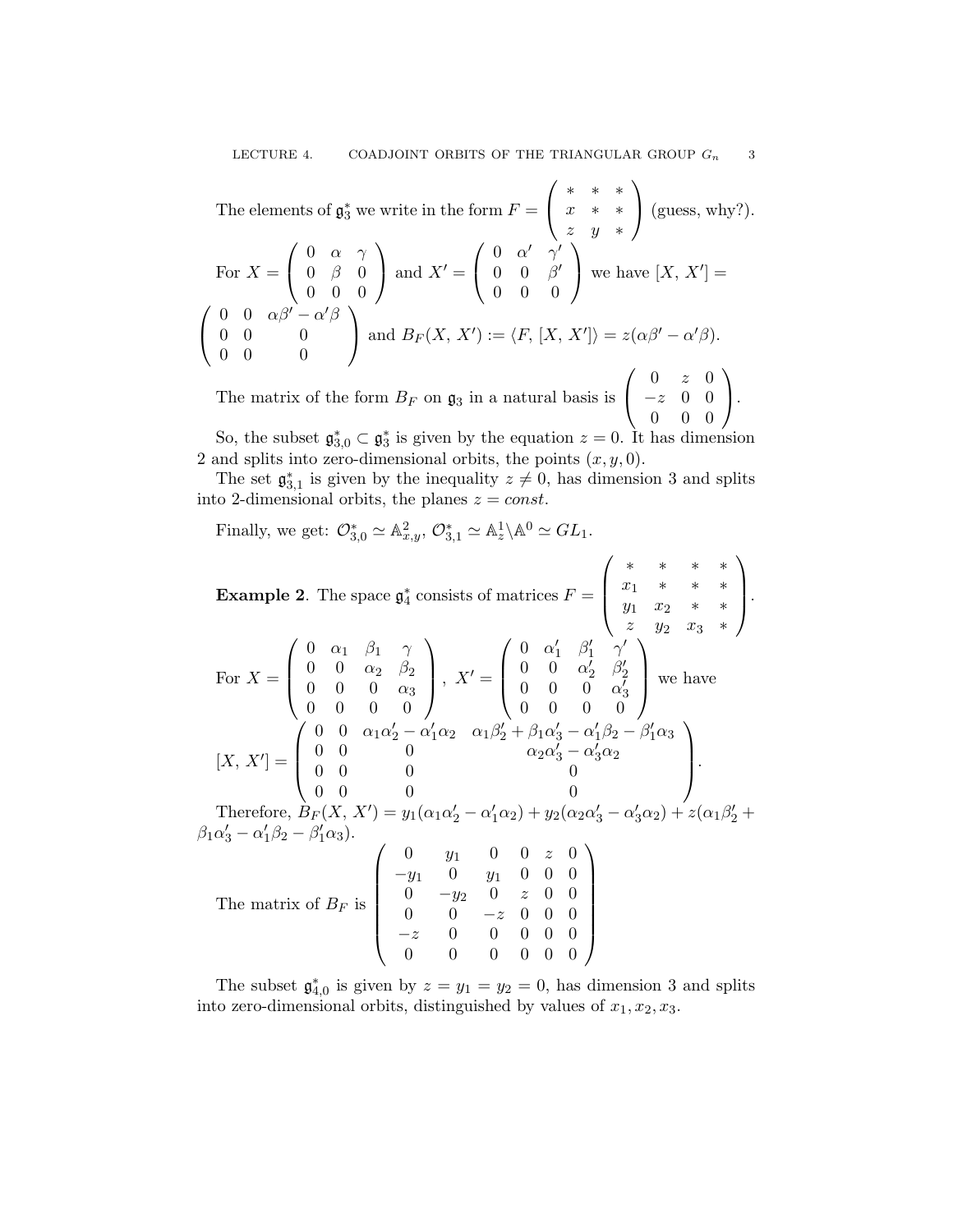#### 4 A.A.KIRILLOV

The set  $\mathfrak{g}_{4,1}^*$  is given by  $z = 0$ ,  $(y_1, y_2) \neq (0, 0)$ , has dimension 5 and splits into 2-dimensional orbits, distinguished by values of  $y_1, y_2$  and the quantity  $z' = x_1y_2 + x_3y_2$ <sup>2</sup>

The set  $\mathfrak{g}_{4,2}^*$  is given by  $z \neq 0$ , has dimension 6 and splits into 4-dimensional orbits, distinguished by values of two invariants: z and  $\Delta := zx_2 - y_1y_2$ .

Finally, we get:  $\mathcal{O}_{4,0}^* \simeq \mathbb{A}_{x_1,x_2,x_3}^3$ ,  $\mathcal{O}_{4,1}^* \simeq \mathbb{A}_{y_1,y_2,z'}^3 \setminus \mathbb{A}_{z'}^1$ ,  $\mathcal{O}_{4,2}^* \simeq \mathbb{A}_{z,\Delta}^2 \setminus \mathbb{A}_z^1$ .

## 2. Symplectic and Poisson manifolds

2.1. Symplectic manifolds. The notion of a symplectic manifold  $(M, \sigma)$ is, in a sense, an odd analogue of a Riemannian manifold  $(M, g)$ . Instead of a metric g, which is determined by a positively defined symmetric bilinear form  $g_{i,j}dx^idx^j$  in every tangent space  $T_mM$ , we consider the **symplectic** structure  $\sigma$ , determined by a non-degenerate antisymmetric bilinear form<sup>3</sup>  $\sigma_{i,j}dx^i\wedge dx^j$ .

More precisely, we consider the odd analogue of a flat metric on M. The point is that the coefficients  $g_{i,j}$  of the metric tensor are in general smooth functions of the local coordinates, which can not be made constant, if the so-called **curvature tensor**  $R_{i,j,k}^l$  does not vanish. For a differential 2-form  $\sigma$  the analogue of the curvature tensor is the exterior differential  $d\sigma = d\sigma_{i,j}(x) \wedge dx^i \wedge dx^j = \partial_k \sigma_{i,j}(x) \wedge dx^i \wedge dx^j \wedge dx^k.$ 

The definition of symplectic manifold includes also the condition that the form  $\sigma$  is closed, i.e.,  $d\sigma = 0$ . It is well-known that such a form has no local invariants. In appropriate local coordinates  $(q^1, \ldots, q^m; p_1, \ldots, p_m)$ , called Darboux coordinates, it takes the form

$$
\sigma = \sum_i dq^i \wedge dp_i.
$$

On every symplectic manifold  $(M, \sigma)$  we can define the **skew-gradient** of a smooth function f. By definition, it is a vector field s-grad f on  $M$ , such that

(6)  $\sigma$ (s-grad f, v) = vf for any vector field v on M.

In the Darboux coordinates we have s-grad  $f = \sum_i \left(\frac{\partial f}{\partial p}\right)$  $\frac{\partial f}{\partial p_i}\partial_{q^i}-\frac{\partial f}{\partial q^i}\partial_{p_i}\Big).$ 

Now we can define the so-called Poisson bracket of two smooth functions on  $M$  by

(7) 
$$
\{f_1, f_2\} = (\text{s-grad } f_1) f_2 = -(\text{s-grad } f_2) f_1 = \sum_i \frac{D(f_1, f_2)}{D(p_i, q^i)}.
$$

<sup>&</sup>lt;sup>2</sup>Actually, when  $z = 0$ , the entry  $(F^2)_{41} = x_1y_2 + x_3y_2$  does not depend on values of stars and is a secondary G-invariant.

<sup>&</sup>lt;sup>3</sup>Since such bilinear forms do exist only in even-dimensional vector spaces, every symplectic manifold M has even dimension  $n = 2m$ .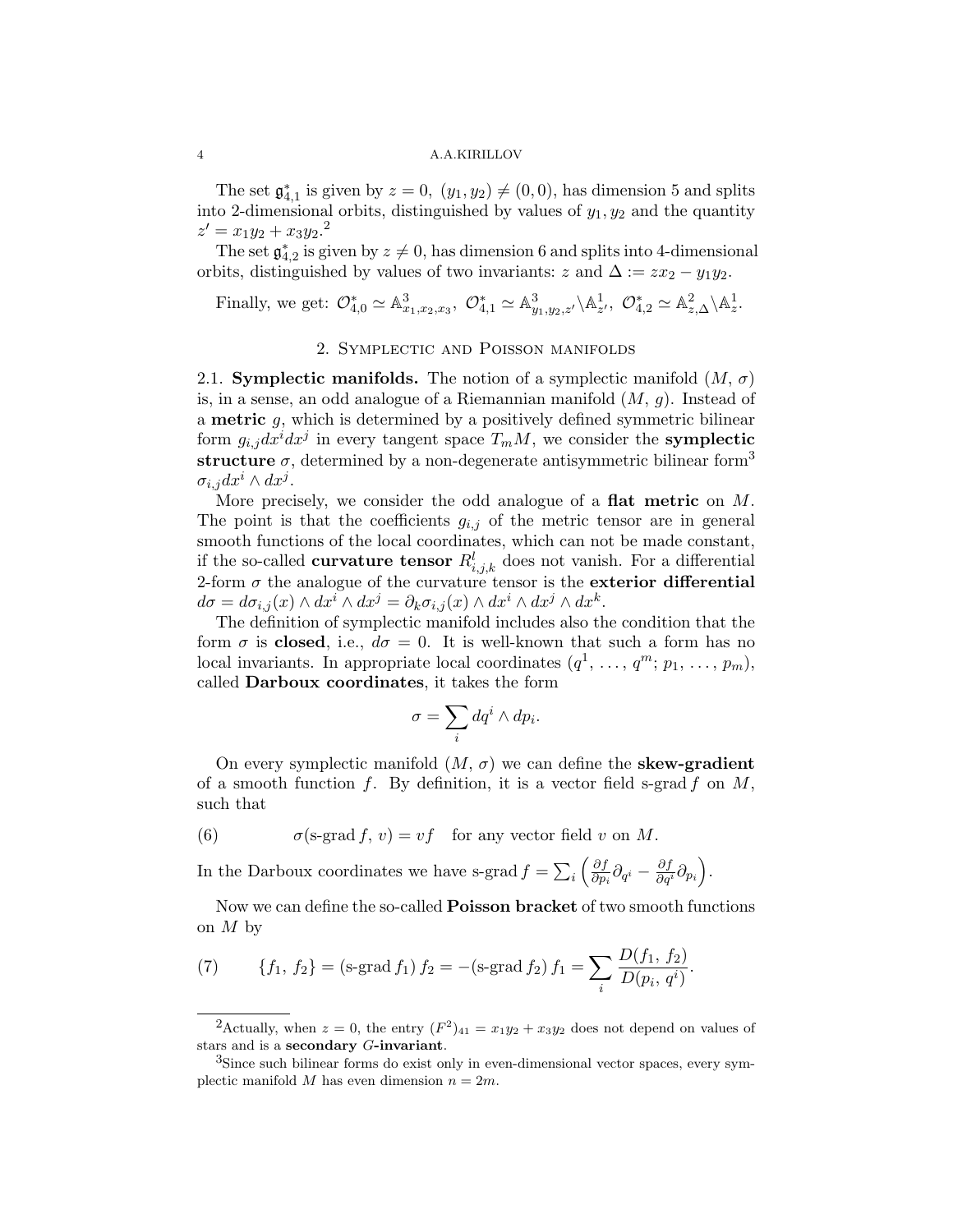**Exercise 1.** a) Show that the Poisson bracket define in the space  $C^{\infty}(M)$ the structure of a Lie algebra, i.e., the following Jacobi identity holds:

$$
\{\{f_1, f_2\}, f_3\} + \{\{f_2, f_3\}, f_1\} + \{\{f_3, f_1\}, f_2\} = 0.
$$

b) Derive from this result that the fields s-grad  $f$  are infinitesimal symmetries of  $(M, \sigma)$ . (It means that the Lie derivative of the form  $\sigma$  along s-grad  $f$  vanishes.)

**Hint.** Use the **Cartan identity**  $L_v = \iota_v \circ d + d \circ \iota_v$ , where  $L_v$  is the Lie derivative, d is the exterior differential and  $\iota_v$  is the interior product.

2.2. Poisson manifolds. Let  $M$  be a smooth manifold. Call it a Poisson **manifold** if in the space  $C^{\infty}(M)$  a structure of a Lie algebra [ $\cdot$ ,  $\cdot$ ] is defined with the following properties.

1. The map  $C^{\infty}(M) \times C^{\infty}(M) \to C^{\infty}(M)$ :  $(f_1, f_2) \mapsto [f_1, f_2]$  is continuos in  $C^{\infty}$  topology.

2. It is related to the multiplication in  $C^{\infty}(M)$  by the relation

(8) 
$$
[f_1, f_2f_3] = [f_1, f_2]f_3 + f_2[f_1, f_3].
$$

Exercise 2. Show that the condition above implies that there is a smooth bivector field  $c = c^{i,j} \partial_i \wedge \partial_j$  on M such that

$$
[f_1, f_2] = c^{i,j} \partial_i f_1 \partial_j f_2.
$$

**Exercise 3** (Optional). Show that every Poisson manifold  $(M, [\cdot, \cdot])$  can be split into submanifolds  $M_{\alpha}$ ,  $\alpha \in A$ , (the **symplectic leaves**) so, that

a) Every  $M_{\alpha}$  has a symplectic structure  $\sigma_{\alpha}$ ; we denote by  $[\cdot, \cdot]_{\alpha}$  the corresponding Poisson bracket.

b) For any point  $m \in M_\alpha \subset M$  we have

(9) 
$$
[f_1, f_2](m) = [f_1|_{M_\alpha}, f_2|_{M_\alpha}]_{\alpha}.
$$

**Exercise 4.** Let  $\mathfrak{g}$  be a Lie algebra with a basis  $(x_1, \ldots, x_n)$  and the structure constants  $c_{ij}^k$ , so that  $[x_i, x_j] = \sum_k c_{ij}^k x_k$ . Let  $\mathfrak{g}^*$  be the dual vector space. We consider  $(x_1, \ldots, x_n)$  as coordinates on  $\mathfrak{g}^*$ . Show that

a) the bivector  $c = c_{ij}^k x_k \partial^i \wedge \partial^j$  defines on  $\mathfrak{g}^*$  the structure of a Poisson manifold

b) the role of symplectic leaves on  $\mathfrak{g}^*$  is played by the coadjoint orbits.

2.3. Universality of  $\mathfrak{g}^*$ . Let G be a connected simply connected Lie group and  $\mathfrak{g} = \text{Lie}(G)$  be its Lie algebra. Consider the category mathcal PG of Poisson G-manifolds, where objects are Poisson manifolds  $(M, [\cdot, \cdot])$ , on which the group  $G$  acts in such a way that the following condition is satisfied.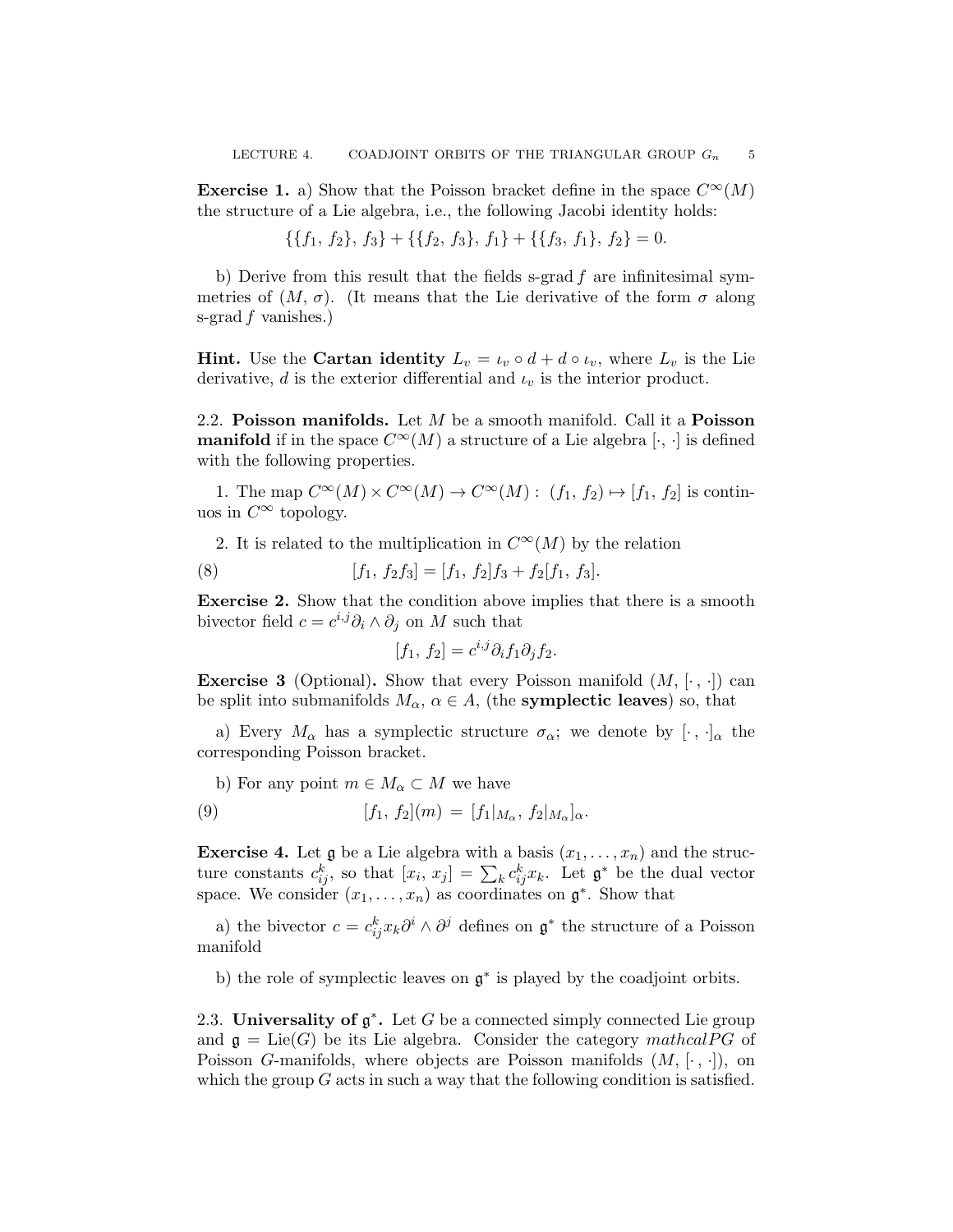Let  $L_X$  be the vector field on M, corresponding to  $X \in \mathfrak{g}$ . There is a homomorphism  $X \mapsto f_X$  of the Lie algebra  $\mathfrak g$  to the Lie algebra  $(\mathbb C^\infty(M), [\cdot, \cdot])$ such that for any  $X \in \mathfrak{g}$ , we have  $L_X f = [f_X, f]$ .

Morphism in  $\mathcal{PG}$  from  $(M', [\cdot, \cdot]')$  to  $(M, [\cdot, \cdot])$  is a smooth G-equivariant map  $\varphi : M' \to M$  such that

$$
[f_1 \circ \varphi, f_2 \circ \varphi] = [f_1, f_2]' \circ \varphi,
$$

It turns out that the Poisson G-manifold  $(\mathfrak{g}^*, c)$  is a **universal final ob**ject in  $\mathcal{PG}$  (i.e., for any object  $(M, [\cdot, \cdot])$  of  $\mathcal{PG}$  there is a unique morphism from  $(M, [\cdot, \cdot])$  to  $(\mathfrak{g}^*, c)$ .

In down-to-earth words it means that for any Poisson G-manifold  $(M, [\cdot, \cdot])$ there is a canonically defined smooth map  $\mu$  from M to  $\mathfrak{g}^*$ , called the **moment map.** In the notations above the functional  $F = \mu(m)$  is defined by

(10) 
$$
\langle F, X \rangle = f_X(m) \text{ for any } m \in M, X \in \mathfrak{g}.
$$

Historical Note. The notion of the moment map is a far-going generalization of the notions of the impulse and the moment of impulse in mechanics. For a 1-parametric Lie groups it reduces to the famous Emmy Noether theorem about link between conservation laws and symmetry. In full generality it was introduced by J.-M.Souriau, [?S], B.Kostant [?Ko] and myself [?K0,?K1,?K8].

2.4. From symplectic to Poisson G-manifolds. The mathematical model of the classical mechanics is based on the notion of a symplectic manifold. But the quantization procedure needs the additional structure of a Poisson manifold. For homogeneous G-manifolds it leads to the beautiful theory of projective unitary representations of Lie groups and to the notion of central group extensions.

2.4.1. *Central extensions*. Recall that a a sequence of groups and homomorphisms is called exact if the image of every homomorphism coincides with the kernel of the next one.

A group G is an extension of a group  $G_1$  by a group  $G_2$ , if we have an exact sequence

(11) 
$$
\{e\} \rightarrow G_2 \stackrel{i}{\rightarrow} G \stackrel{p}{\rightarrow} G_1 \rightarrow \{e\}.
$$

In other words, the map i is an injection and the map  $p$  is a surjection. Therefore, we can identify  $G_2$  with a normal subgroup  $i(G_2) \subset G$  and  $G_1$ with the corresponding quotient group  $G/i(G_2)$ .

The extension is called **central**, if  $i(G_2)$  is contained in the center of G.

We say that the extension (11) splits, or is trivial, if there exists a homomorphism  $j: G_1 \to G$  such that  $p \circ j = Id$ . In this case we call G a semi-direct product of  $G_1$  and  $G_2$  and write  $G = G_1 \ltimes G_2$ .

The map  $(g_1, g_2) \rightarrow g = i(g_1)j(g_2)$  establishes a bijection between the sets  $G_1 \times G_2$  and G. But in general it is not a group isomorphism. The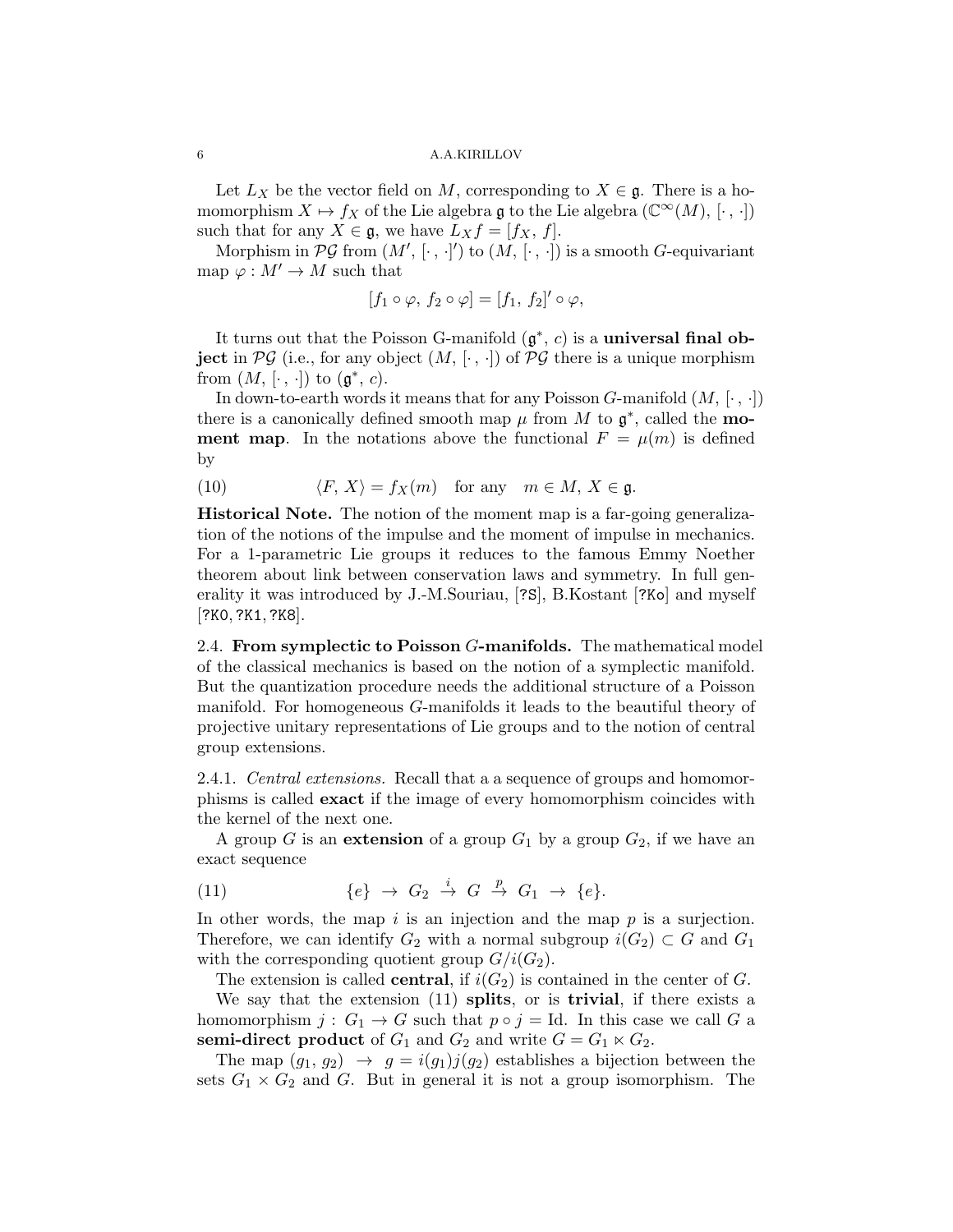group law in the semi-direct product contains the additional information: the action of  $G_1$  by automorphisms on  $G_2$ . Namely, to an element  $g_1 \in G_1$ we associate an automorphism  $\alpha_{g_1} \in \text{Aut}(G_2)$  which sends  $g_2 \in G_2$  to  $j(g_1)g_2j(g_1^{-1}) \in G_2.$ 

On the other hand, knowing the group laws in  $G_1$  and  $G_2$  and the homomorphism  $\alpha$ , we can reconstruct the group law in the semi-direct product  $G_1 \ltimes G_2$  by the formula

$$
(g_1, g_2) \cdot (g'_1, g'_2) = (g_1g'_1, \alpha_{g'_1}^{-1}(g_2)g'_2).
$$

2.4.2. Projective unitary representations. The phase space in quantum mechanics is a projectivization  $PV$  of a Hilbert space  $V$ , i.e., the collection of unit vectors  $\psi \in V$ , up to proportionality:  $\psi$  and  $e^{i\alpha\psi}$  define the same state  $[\psi]$  of the system. It is a metric space with the distance

$$
d([\psi_1], [\psi_2]) = \sqrt{1 - |(\psi_1, \psi_2)|}.
$$

It is known that every isometry of this space can be realized by the action of a unitary or anti-unitary operator on  $V$ . Hence, every connected group G can act as a symmetry group of the system only by so-called projective representation  $\pi$ , i.e., a unitary operator-valued function on G, satsfying

(12) 
$$
\pi(g_1g_2) = c(g_1, g_2)\pi(g_1)\pi(g_2), \text{ where } |c(g_1, g_2)| = 1.
$$

**Exercise 5.** a) Show that the function c above is a **cocycle**, i.e., satisfies the following cocycle equation:

$$
c(g_1, g_2)c(g_1g_2, g_3) = c(g_1, g_2g_3)c(g_2, g_3).
$$

b) Show that if c is a cocycle and b is any map from  $G$  to  $\mathbb{T}^1$ , then the function  $c'(g_1, g_2) = \frac{b(g_1)b(g_2)}{b(g_1g_2)}c(g_1, g_2)$  is also a cocycle; such cocycles c, c' are called **equivalent**.  $\tilde{A}$  cocycle is called **trivial**, if it is equivalent to the cocycle  $c(g_1g_2) \equiv 1$ . (In this case the projective representation  $\pi$  is equivalent to an ordinary linear representation.)

**Exercise 6.** Let  $\widetilde{G}$  be a group and  $C \subset G$  is a subgroup of the center of  $\widetilde{G}$ . Show that every unirrep  $\tilde{\pi}$  of  $\tilde{G}$  defines the projective representation  $\pi$  of the factor-group  $H = G/C$  as follows. For any  $h \in H$  choose a representative  $s(h)$  of the class h and put  $\pi = \tilde{\pi}(s(h)).$ 

Exercise 7.  $*$  Let  $\pi$  be a unitary projective representation of a group G. Show that there is a central extension  $\{e\} \rightarrow C \stackrel{i}{\rightarrow} \tilde{G} \stackrel{p}{\rightarrow} G \rightarrow \{e\}$ and a linear representation  $\tilde{\pi}$  of  $\tilde{G}$  such that  $\pi$  is obtained from  $\tilde{\pi}$  as in the previous exercise.

2.4.3. Homogeneous symplectic and Poisson manifolds. Let  $(M, \omega)$  be a symplectic manifold, where a connected Lie group G acts transitively, preserving the form  $\omega$ . To every element  $X \in \mathfrak{g} = \text{Lie}(G)$  there corresponds the 1-parametric subgroup  $q(t) = \exp(t)$  and the flow of diffeomorphisms